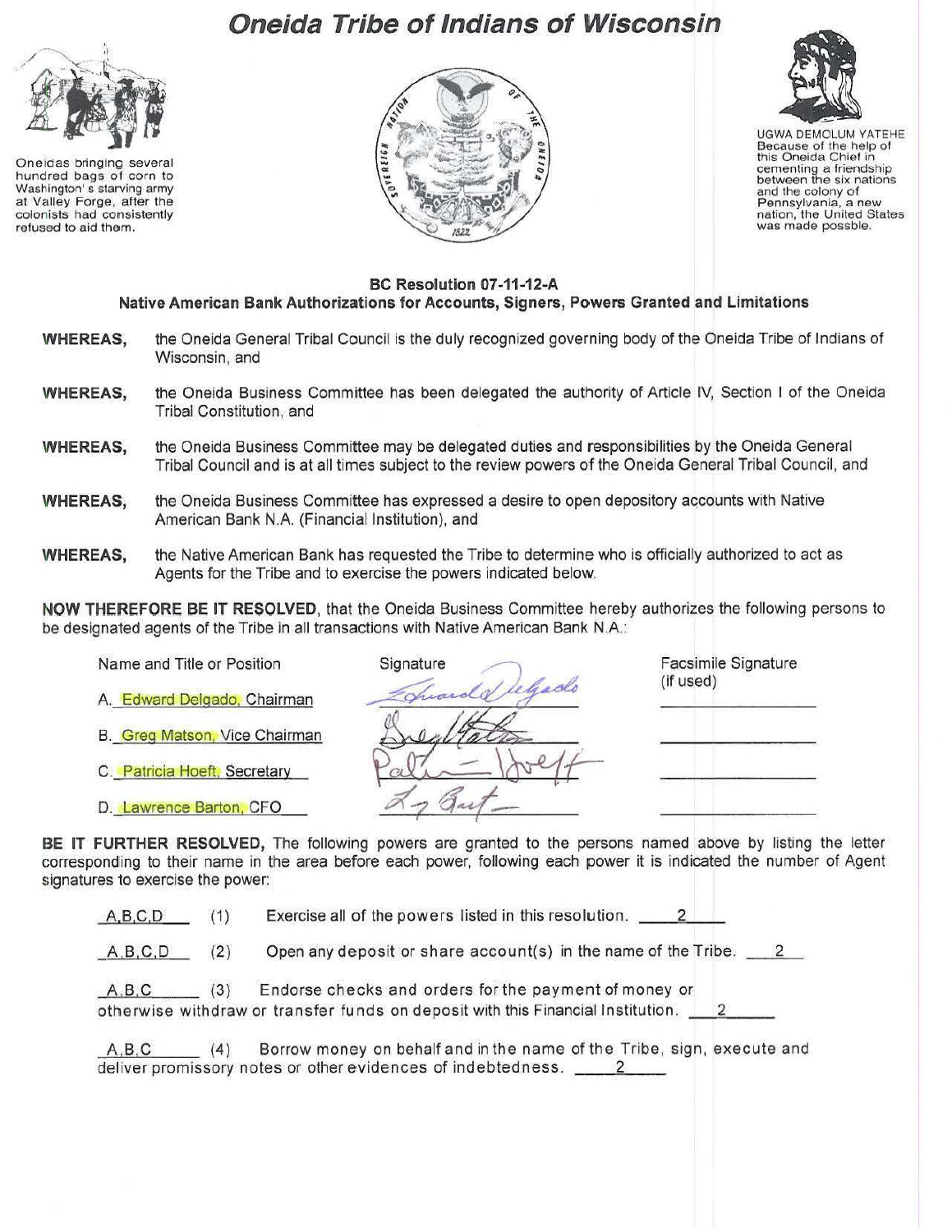$A, B, C$  (5) Endorse, assign, transfer, mortgage or pledge bills receivable, warehouse receipts, bills of lading, stocks, bonds, real estate or other property now owned or hereafter owned or acquired by the Tribe as security for sums borrowed, and to discount the same, unconditionally guarantee payment of all bills received, negotiated or discounted and to waive demand, presentment, protest, notice of protest and notice of non-payment. 2

A, B, C, D (6) Enter into a written lease for the purpose of renting, maintaining, accessing and terminating a Safe Deposit Box in this Financial Institution. 2

N/A (7) Other: N/A

The following are the Tribe's express limitations on the powers granted under this resolution:

FINALLY BE IT RESOLVED, (1) The Financial Institution is designated as a depository for the funds of the Tribe and to provide other financialaccom modations ind icated in this reso lution .

(2) This resolution shall continue to have effect until express written notice of its rescission or modification has been received and recorded by the Financial Institution. Any and all prior resolutions adopted by the Oneida Business Committee and certified to the Financial Institution as governing the operation of this Tribe's account(s), are in full force and effect, until the Financial Institution receives and acknowledges an express written notice of its revocation, modification or replacement. Any revocation, modification or replacement of a resolution must be accompanied by documentation, satisfactory to the Financial Institution, establishing the authority for the changes.

(3) The signature of an Agent on this resolution is conclusive evidence of their authority to act on behalf of the Tribe. Any Agent, so long as they act in a representative capacity as an Agent of the Tribe, is authorized to make any and all other contracts, agreements, stipulations and orders which they may deem advisable for the effective exercise of the powers indicated on page one, from time to time with the Financial Institution, subject to any restrictions on this resolution or otherwise agreed to in writing.

(4) All transactions, if any, with respect to any deposits, withdrawals, rediscounts and borrowings by or on behalf of the Tribe with the Financial Institution prior to the adoption of this resolution are hereby ratified, approved and confirmed.

(5) The Tribe agrees to the terms and conditions of any account agreement, properly opened by any Agent of the Tribe. The Tribe authorizes the Financial Institution, at any time, to charge the Tribe for all checks, drafts, or other orders, for the payment of money, that are drawn on the Financial Institution, so long as they contain the required number of signatures for this purpose.

(6) The Tribe acknowledges and agrees that the Financial Institution may furnish at its discretion automated access devices to Agents of the Tribe to facilitate those powers authorized by this resolution or other resolutions in effect at the time of issuance. The term "automated access device" includes, but is not limited to, credit cards, automated teller machines (ATM), and debit cards.

(7) The Tribe acknowledges and agrees that the Financial Institution may rely on alternative signature and verification codes issued to or obtained from the Agent named on this resolution. The term "alternative signature and verification codes" includes, but is not limited to, facsimile signatures on file with the Financial Institution, personal identification numbers (PIN), and digital signatures. If a facsimile signature specimen has been provided on this resolution, (or that are filed separately by the Tribe with the Financial Institution from time to time) the Financial Institution is authorized to treat the facsimile signature as the signature of the Agent(s) regardless of by whom or by what means the facsimile signature may have been affixed so long as it resembles the facsimile signature specimen on file. The Tribe authorizes each Agent to have custody of the Tribe's private key used to create a digital signature and to request issuance of a certificate listing the corresponding public key. The